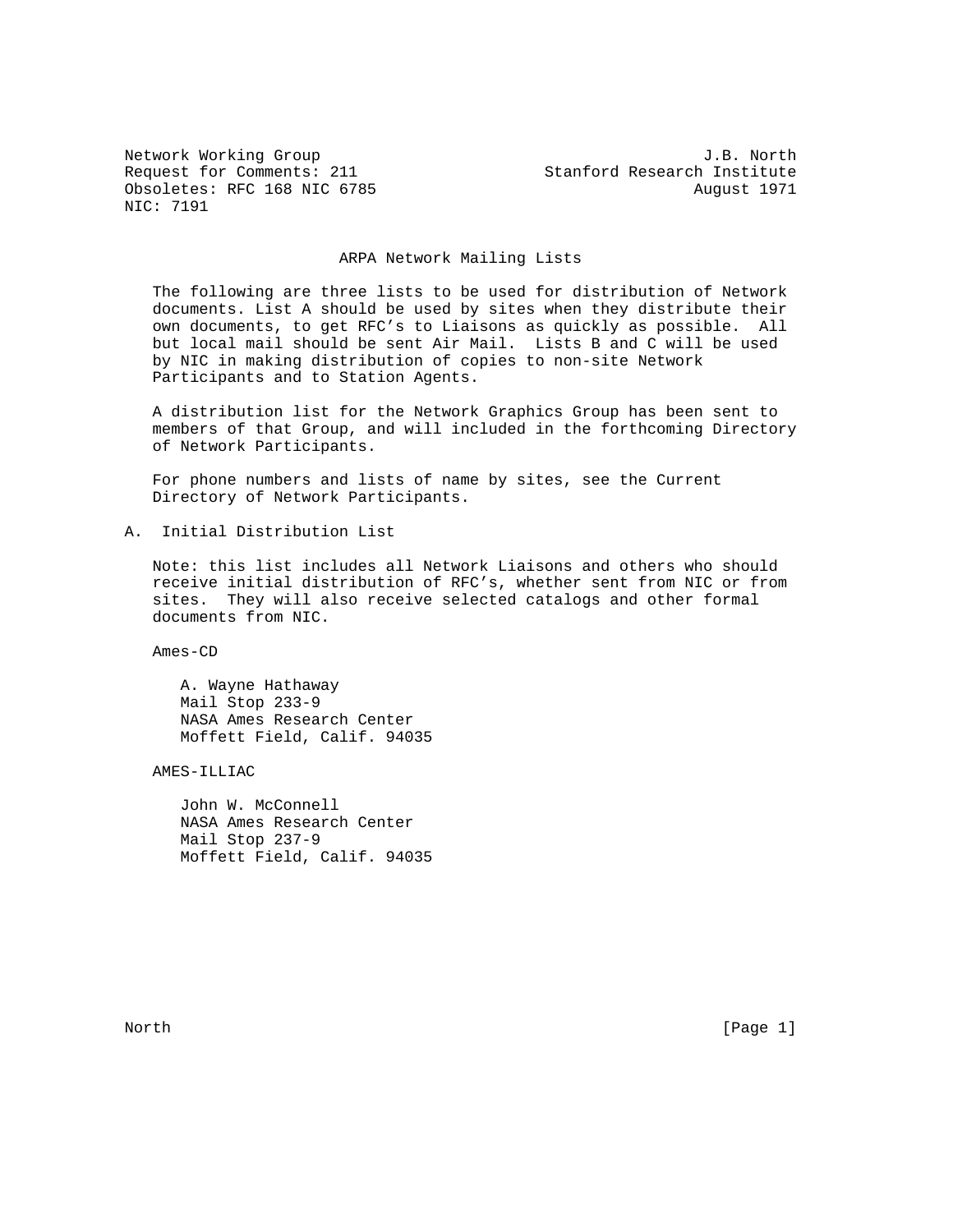# ARPA

 Steve D. Crocker Advanced Research Projects Agency 1400 Wilson Boulevard Arlington, Virginia 22209

## BBN-NET

 Alex McKenzi Bold Beranek and Newman Inc. 50 Moulton Street Cambridge, Mass. 02138

#### BBN-TENEX

 Robert H. Thomas Bold Beranek and Newman Inc. 50 Moulton Street Cambridge, Mass. 02138

### CASE

 Dr. Patrick W. Foulk Jennings Computing Center Room 306, Crawford Hall Case Western Reserve Laboratory 10900 Euclid Avenue Cleveland, Ohio 44106

# **CCA**

 Richard A. Winter Computer Corporation of America 565 Technology Square Cambridge, Mass. 02139

#### CMU

 Harold R. Van Zoeren Carnegie-Mellon University Computer Science Department Schenley Park Pittsburgh, Pa. 15213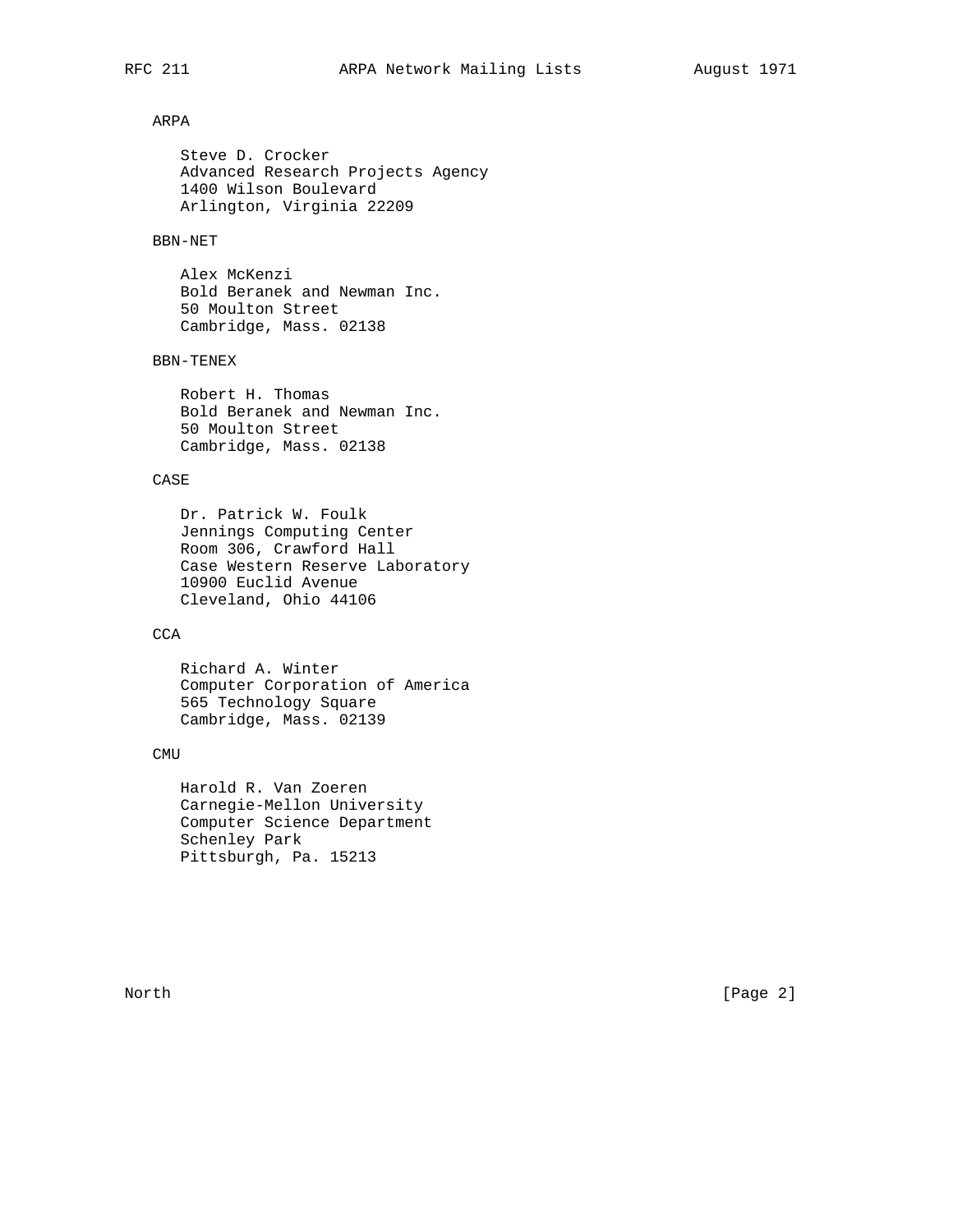#### HARV

 Robert L. Sundberg Harvard University Aiken Computation Laboratory 33 Oxford Street Cambridge, Mass. 02138

## IMBW

 Douglas McKay IBM Watson Research Center P.O. Box 218 Yorktown Heights, NY 10598

#### ILL

 James M. Madden University of Illinois Center for Advanced Computation 168 Engineering Research Laboratory Urbana, Illinois 61801

## LINC-67

 Joel M. Winett Massachusetts Institute of Technology Lincoln Laboratory 244 Wood Street Lexington, Mass. 02173

# LINC-TX2

 William Kantrowitz Massachusetts Institute of Technology Lincoln Laboratory 244 Wood Street Lexington, Mass. 02173

#### MIT-DMCG

 Aphay Bhushan Project MAC 545 Technology Square Cambridge, Mass. 02139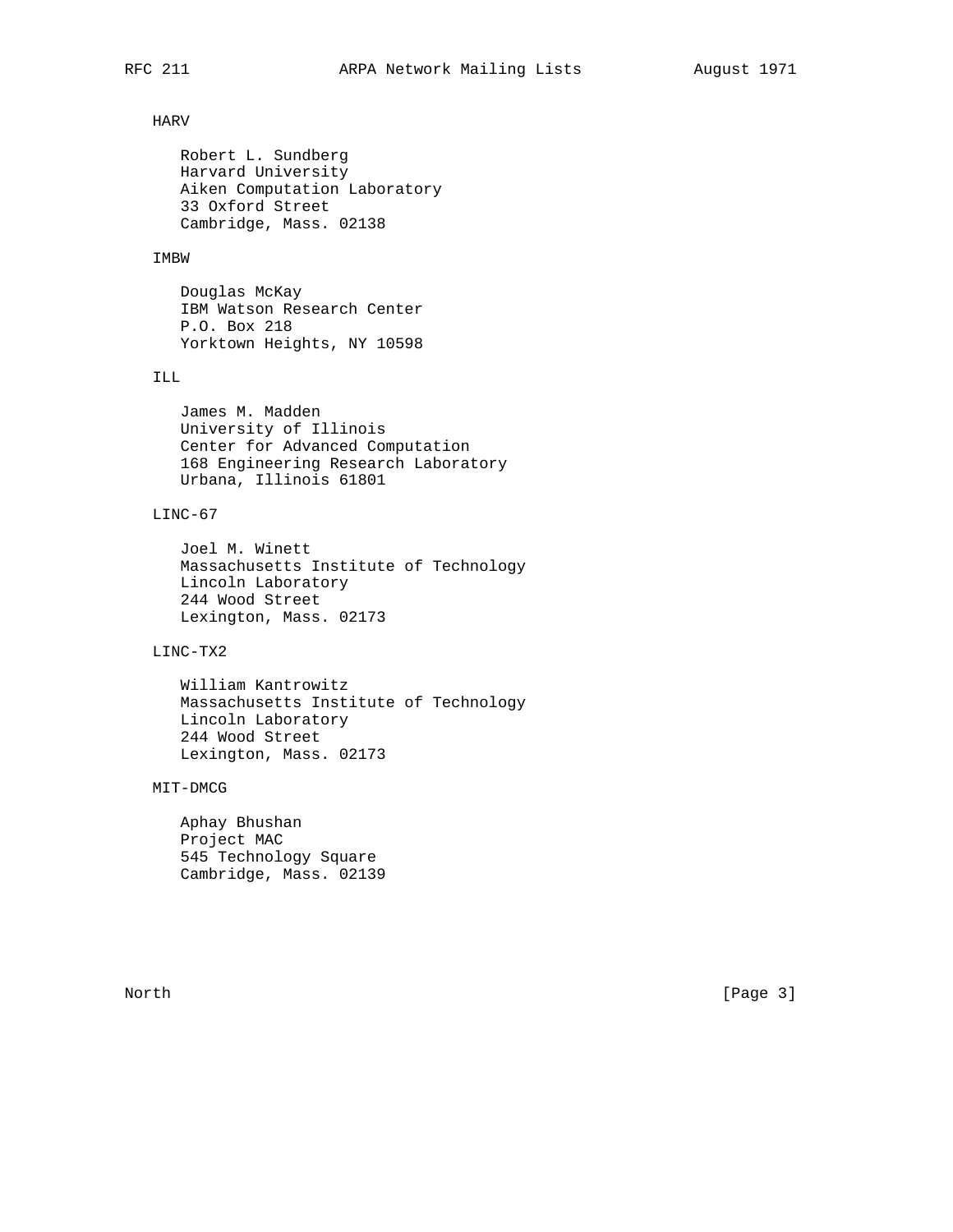```
 MIT-MULTICS
```
See MIT-DMCG

## MITRE

 Peggy M. Karp MITRE Cooperation Information Systems Dept., W140 Westgate Research Park McLean, Va. 22101

## NBS

 Thomas N. Pyke, Jr. National Bureau of Standards Center for Computer Sciences and Technology Washington, D.C., 20234

## NIC

See SRI-ARC

## RADC

```
 Thomas Lawrence
Rome Air Development Center (ISIM)
Griffiss Air Force Base
Rome, New York 13440
```
# RAND

```
 John F. Heafner
Rand Corporation
Computer Science Department
1700 Main Street
Santa Monica, CA 90406
```
#### RAY

 Thomas O'Sullivan Raytheon Data Systems 1415 Boston-Providence Turnpike Norwood, Mass. 02062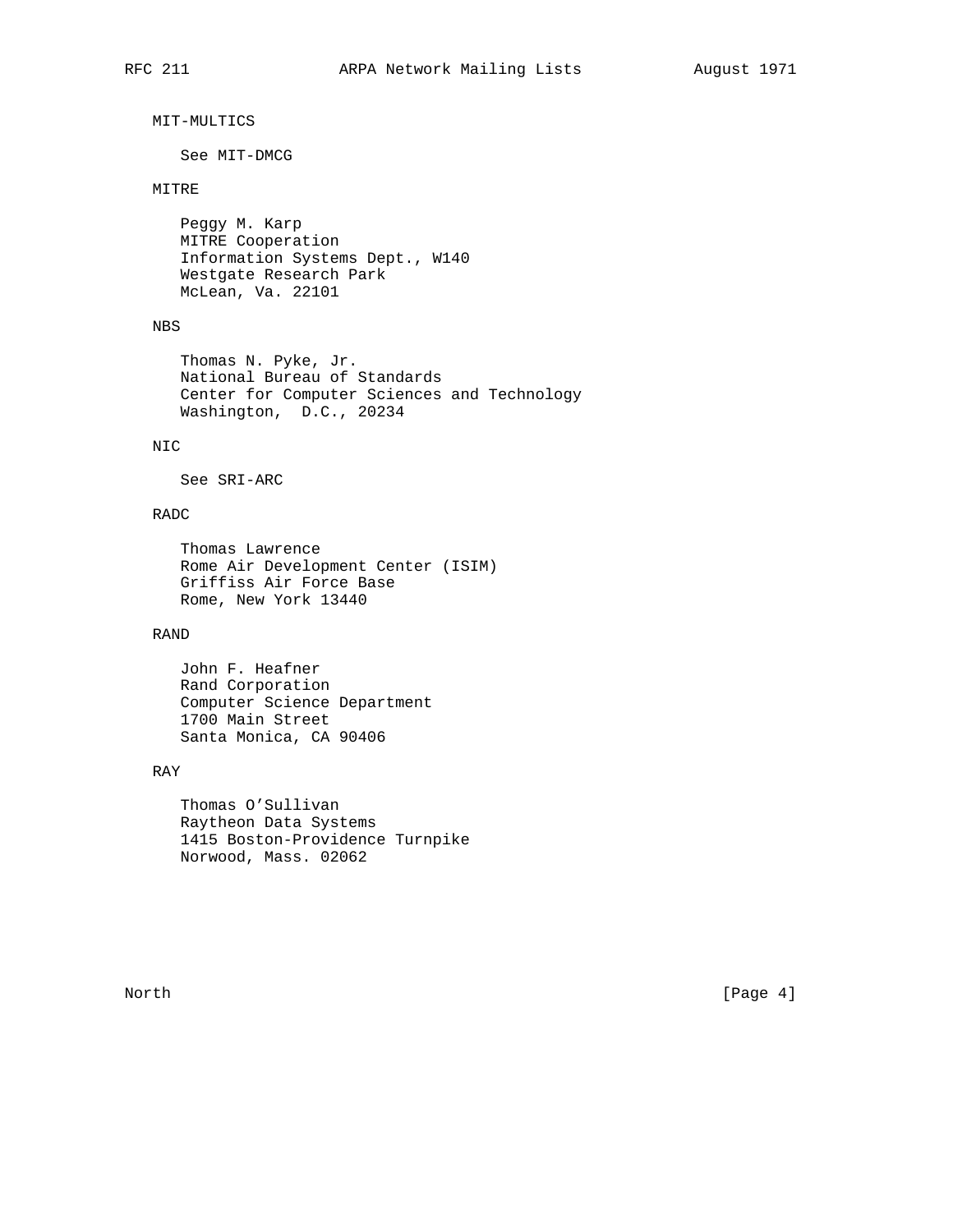## SDC

 Abe S. Landsberg System Development Corporation 2500 Colorado Avenue Santa Monica, Calif. 90406

#### SRI

 B. Michael Wilber Stanford Research Institute Artificial Research Institute 333 Ravenswood Avenue Menlo Park, Calif. 94205

#### SRI-ARC

 John T. Melvin Stanford Research Institute Augmentation Research Center 333 Ravenswood Avenue Menlo Park, Calif. 94025

 Jeanne B. North (for NIC) Stanford Research Institute Augmentation Research Center 333 Ravenswood Avenue Menlo Park, Calif. 94025

## SU-AI

 James A. [Andy] Moorer Stanford University Computation Center, AI Project Stanford, Calif. 94305

## SU-HP

 Edward A. Feigenbaum Stanford University Heuristic Programming Serra House Stanford, Calif. 94305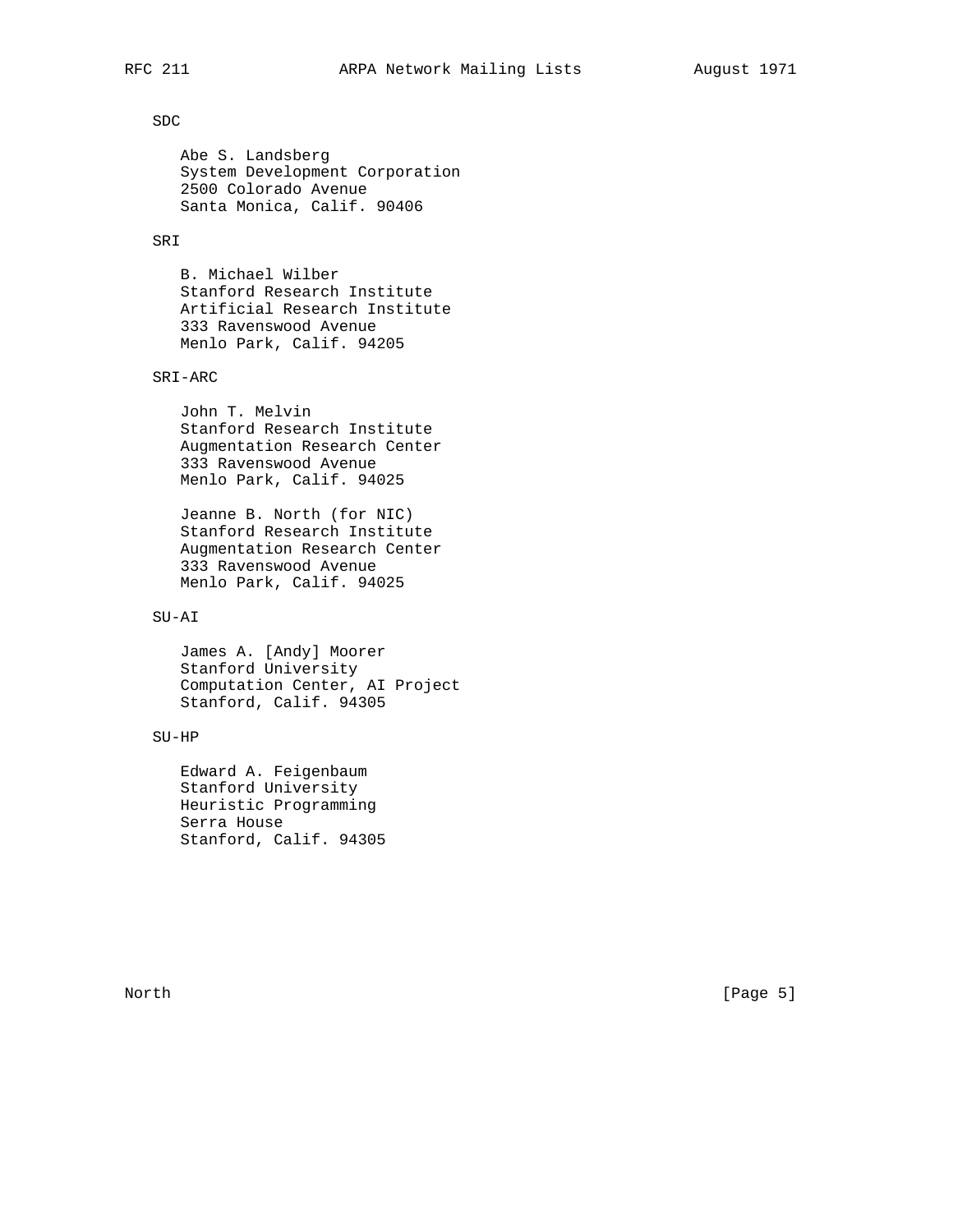## UCLA-CCN

 Robert T. Braden University of California at Los Angeles 5308 Math Sciences Building Los Angeles, CA 90024

#### UCLA-NMC

 Ari O. Ollikalen University of California at Los Angeles Computer Science Department 3732 Boelter Hall Los Angeles, Calif. 90024

#### UCSB

 James E. White University of California at Santa Barbara Computer Research Laboratory Santa Barbara, Calif. 93106

## USC

 James Perin University of Southern California School of Engineering Los Angeles, Calif. 90007

## UTAH

 Barry D. Wessler University of Utah Computer Science/IRL Salt Lake City, Utah 84112

## B. List for Distribution from NIC

 Note: These Network participants will receive all formal Network documents sent from NIC, in the mailing to Liaisons when such is made, otherwise at the time documents are sent to Station Agents.

North [Page 6]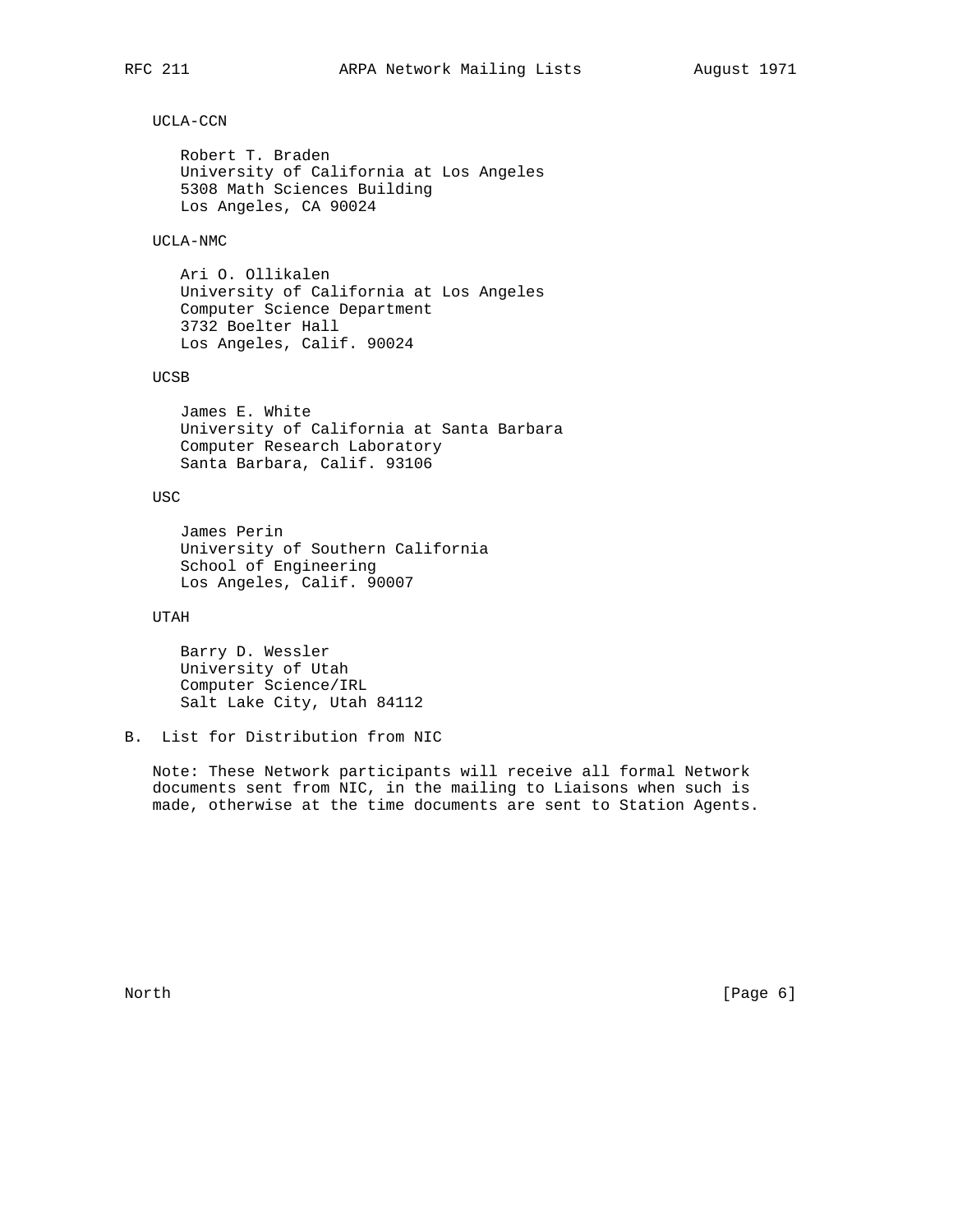### CCCTF

```
 C.D. Shepard
Canadian Computer Communications Task Force
100 Metcalfe Street
4th Floor
Ottawa 2, Canada
```
## DART

 Prof. Robert F. Hargraves Klewit Computation Center Dartmouth University Hanover, New Hampshire 03755

#### EDUCOM

 John LeGates EDUCOM 100 Charles River Plaza Boston, Mass. 02114

## MERIT

 E.M. Aupperle MERIT Computer Network The University of Michigan 1037 N. University Building Ann Arbor, Michigan 48104

# NETH

 Tjaart Schipper 13 Marijkestreat Lederdrorp, Netherlands

#### SUNY

 Prof. Art J. Bernstein SUNY Stoneybrook Dept. of Computer Science Stoneybrook, L.I., N.Y. 11790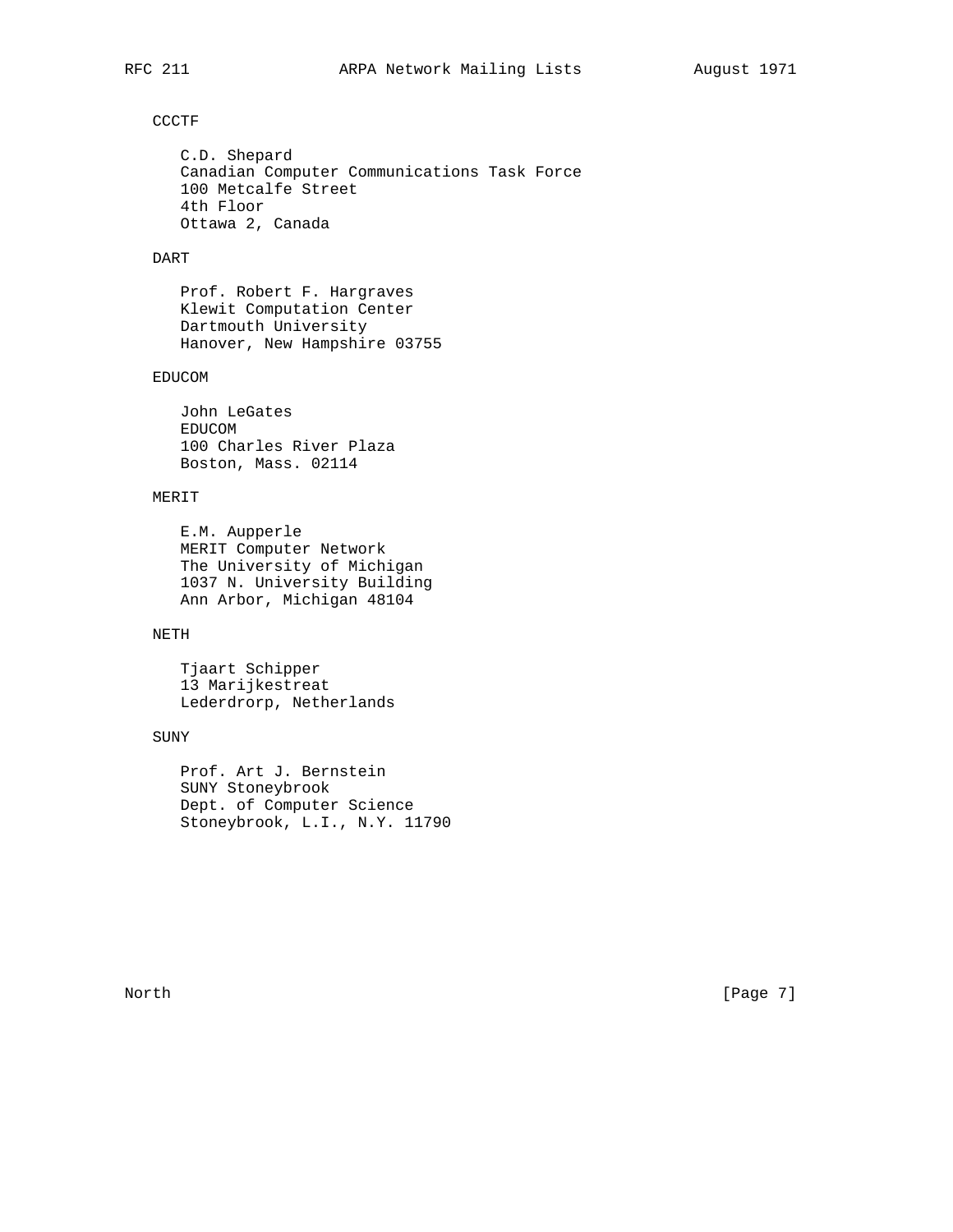## UCI

 Prof. David Farber Dept. of Information and Computer Science University of California Irvine, Calif. 92664

#### UKICS

 Prof. Peter Kirstein Institute of Computer Science University of London 44 Gordon Square London, W.C.I. England

#### WASHU

 Marianne Pepper Washington University Computer Systems Laboratory 724 South Euclid Avenue St. Louis, Mo. 63110

## WATERU

 Prof. Donald Cowan Dept. of Computer Science University of Waterloo Waterloo, Ontario, Canada

#### C. NIC Station Agents

 Note: Station Agents receive copies from NIC of all documents distributed to Liaisons, as well as documents sent as part of a Station collection. A mailing is made to Station Agents once a week, or oftener when quantity warrants.

AMES-CD

See AMES-ILLIAC

AMES-ILLIAC

 Stan Golding Mail Stop 233-13 NASA Ames Research Center Moffett Field, Calif. 94035

North [Page 8]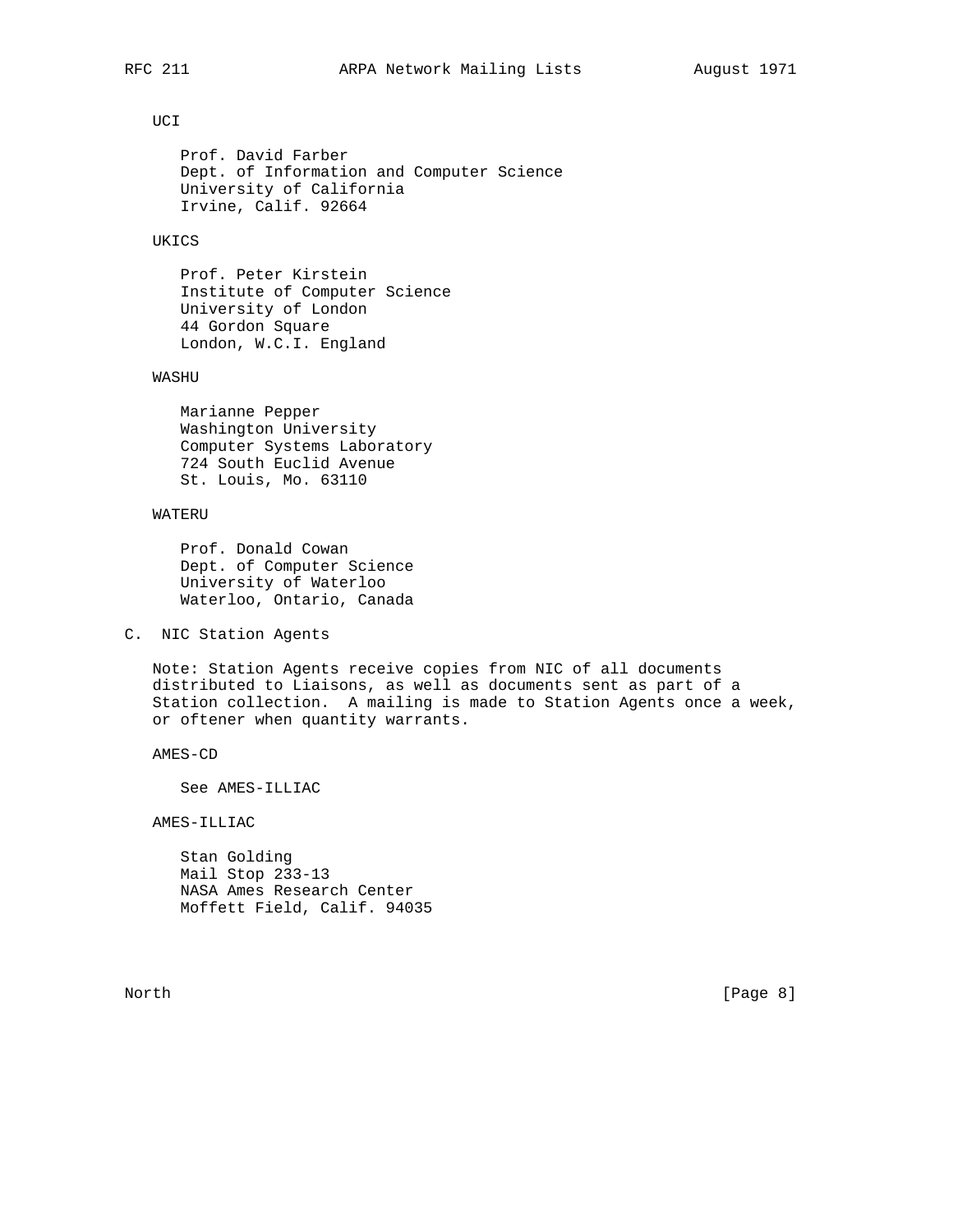# ARPA

 Margaret M. Opering Advanced Research Projects Agency 1400 Wilson Boulevard Arlington, Va. 22209

## BBN-NET

See BBN-TENEX

## BBN-TENEX

 Steve G. Chipman Bolt Beranek and Newman Inc. 50 Moulton Street Cambridge, Mass. 02138

## CASE

 John Barden Case Western Reserve University Computing and Information Sciences 10900 Euclid Ave. Cleveland, Ohio 44106

## **CCA**

 Martha A. Ginsberg Computer Corporation of America 565 Technology Square Cambridge, Mass. 02139

#### CMU

 Carolyn M. Lisle Carnegie-Mellon University Computer Science Department Schenley Park Pittsburgh, Pa. 15213

## HARV

 Bradley A. Reussow Harvard University Aiken Computation Laboratory 33 Oxford Street Cambridge, Mass. 02138

North [Page 9]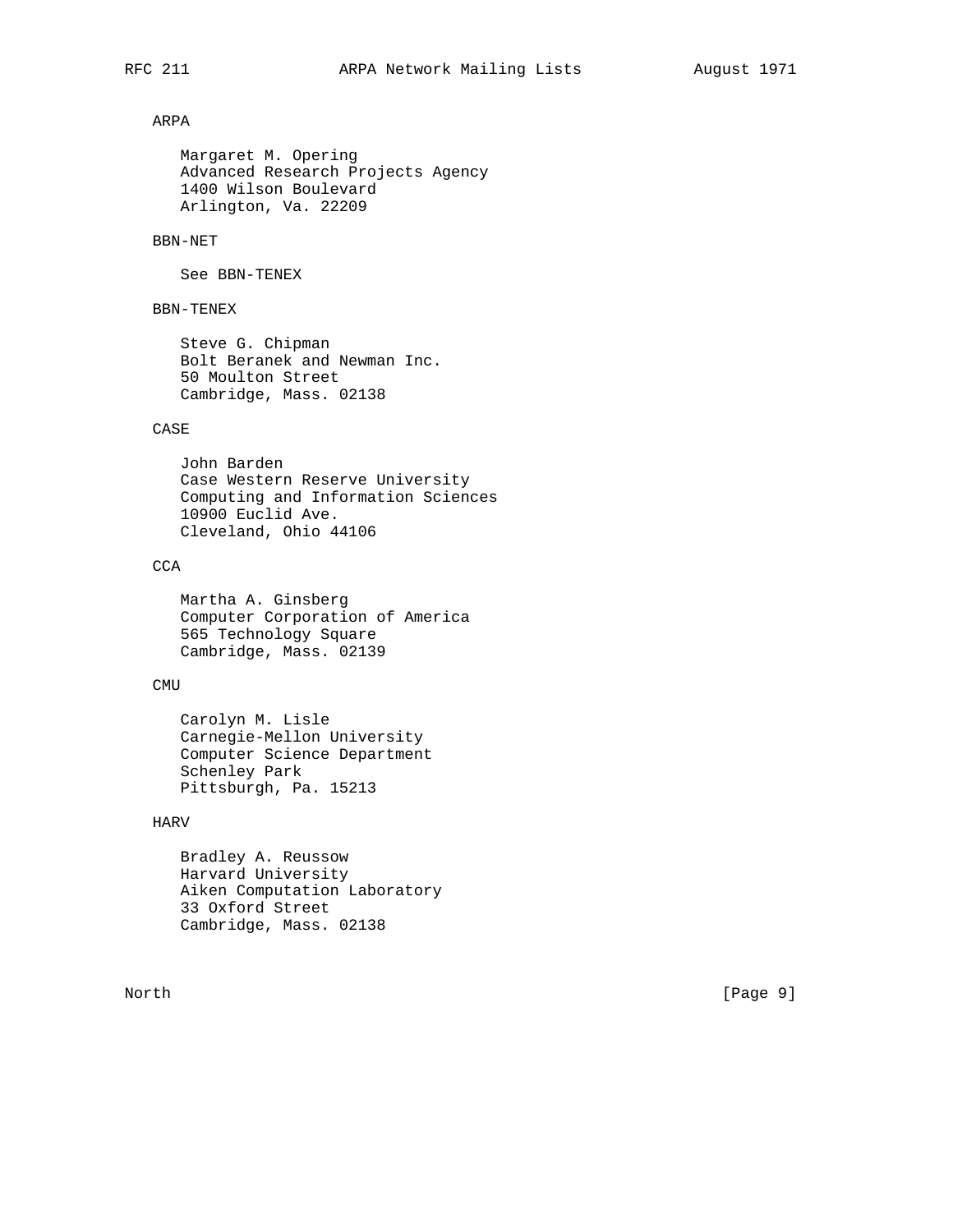## IBMW

 Douglas McKay IBM Watson Research Center P.O. Box 218 Yorktown Heights, N.Y. 10598

## ILL

 Nan Brown University of Illinois Center for Advanced Computation 168 Engineering Research Laboratory Urbana, Ill. 61801

#### LINC-67

 Carol J. Mostrom Massachusetts Institute of Technology Lincoln Laboratory 244 Wood Street Lexington, Mass. 02173

## LINC-TX2

see LINC-67

## MIT-DMCG

 Frances L. Knight Project MAC 545 Technology Square Cambridge, Mass. 02173

## MIT-MULTICS

see MIT-DMCG

## MITRE

 Madge B. Cornell MITRE Corporation Information Systems Dept., W150 Westgate Research Park McLean, Va. 22101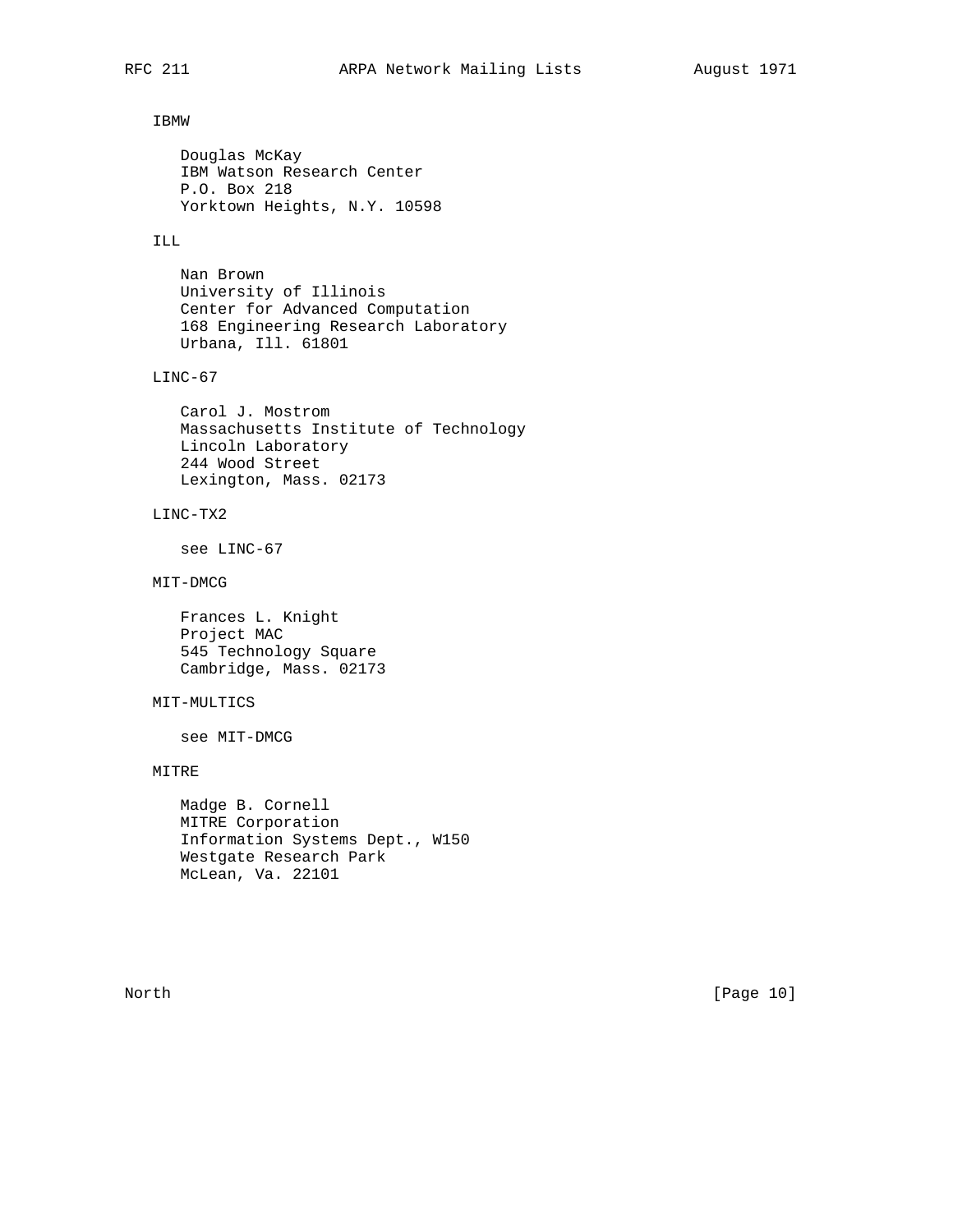# NBS

```
 Mrs. Shirley W. Watkins
National Bureau of Standards
Bldg. 225, Room B216
Washington, D.C. 20234
```
## NIC

see SRI-ARC

## RADC

```
 Marcella D. Petell
Rome Air Development Center (ISIM)
Griffiss Air Force Base
Rome, New York 13440
```
## RAND

```
 Linda M. Connelly
Rand Corporation
Computer Science Department
1700 Main Street
Santa Monica, Calif. 90406
```
#### RAY

 Laura White Raytheon Data Systems 1415 Boston-Providence Norwood, Mass. 02062

## SDC

```
 Janet W. Troxel
System Development Corporation
Information Processing Information Center
2500 Colorado Avenue
Santa Monica, Calif. 90406
```
## SRI-AI

 Rilla J. Reynolds Stanford Research Institute Artificial Intelligence Group 333 Ravenswood Avenue Menlo Park, Calif. 94205

North [Page 11]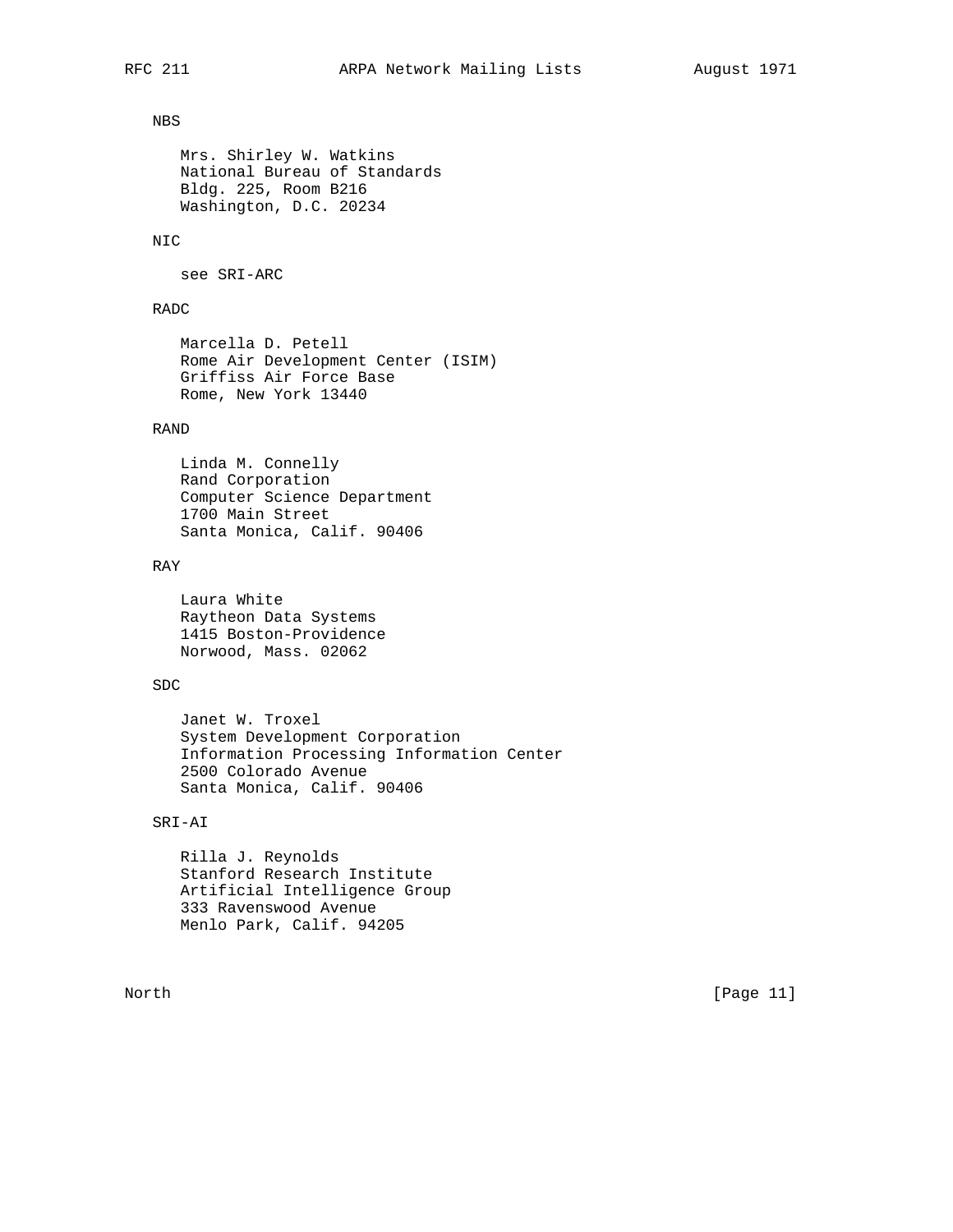## SRI-ARC

 Cindy Page Stanford Research Institute Augmentation Research Center 333 Ravenswood Ave. Menlo Park, Calif. 94205

## SU-AI

 Barbara A. Barnett Stanford University Artificial Intelligence Project D.C. Power Lab Stanford, Calif. 94305

## SU-HP

 Carol Wilkinson Stanford University Heuristic Programming Project Serra House Stanford, Calif. 94305

## UCLA-CCN

 Imogen C. Beattie University of California at Los Angeles 2531 Boelter Hall Los Angeles, Calif. 90024

#### UCLA-NMC

 Anita Coley University of California at Los Angeles Computer Science Department 3732 Boelter Hall Los Angeles, Calif. 90024

#### UCSB

 Connie Rosewall University of California at Santa Barbara Computer Research Laboratory Santa Barbara, Calif. 93106